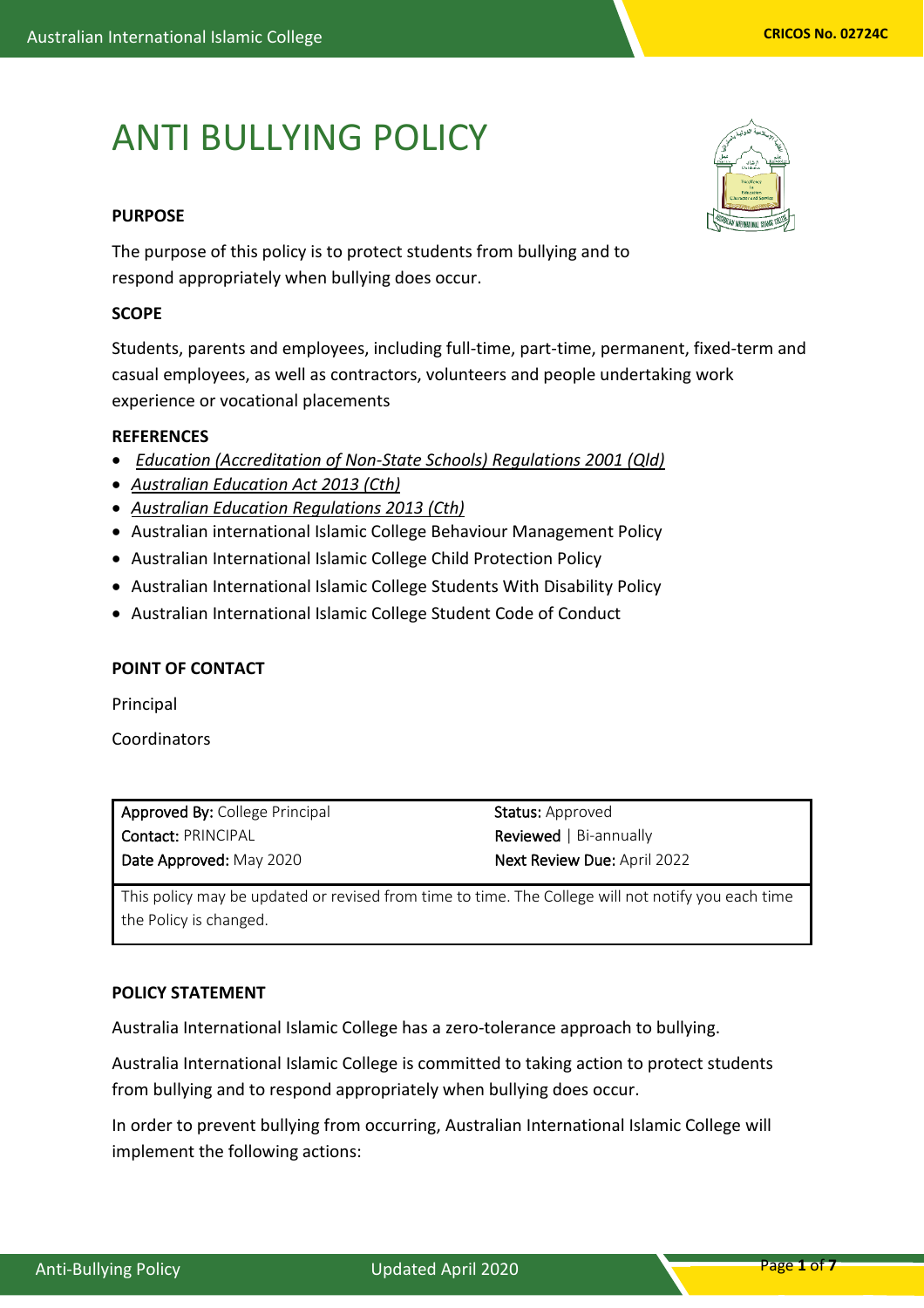- Raise awareness of the school community's shared understanding of what bullying is, how it impacts on people and how bullying is responded to at the school
- Develop and promote effective social skills and positive relationships amongst students

In order to respond appropriately to any incidences of bullying, Australian International Islamic College will:

- Develop an appropriate mechanism for students and parents to report bullying
- Educate students and parents on how to respond, in the first instance, to incidences of bullying, and how to then report all incidences of bullying
- Educate employees on how to appropriately respond to reports of bullying
- Investigate and act upon all reports of bullying
- Take appropriate action, which might include support for targets of bullying and perpetrators and/or disciplinary measures.

Australian International Islamic College's Student Bullying Reporting and Response Procedures explains the bullying reporting mechanism for students and parents, and details how employees will respond to reports, including that all reports will be investigated and acted upon, with appropriate support and consequences implemented.

## **DEFINITIONS**

- **Bullying**: is a systematic and repeated abuse of power. In general bullying may be defined as:
	- o dominating or hurting someone
	- o unfair action by the perpetrator(s) and an imbalance of power
	- o a lack of adequate defense by the target and feelings of oppression and humiliation

It can occur at any age, across cultures, genders and socioeconomic groups. It can happen in the playground, toilet areas, to and from school or in the classroom.

- **Physical bullying**: this is when a person (or group of people) uses physical actions to bully, such as hitting, poking, tripping or pushing. Repeatedly and intentionally damaging someone's belongings is also physical bullying
- **Verbal bullying**: repeated or systematic name calling, insults, homophobic or racist remarks and verbal abuse
- **Covert bullying**: such as lying about someone, spreading rumours, playing a nasty joke that make the person feel humiliated or powerless, mimicking or deliberately excluding someone
- **Psychological bullying**: for example, threatening, manipulating or stalking someone
- **Cyber bullying**: using technology, such as email, mobile phones, chat rooms, social networking sites to bully verbally, socially or psychologically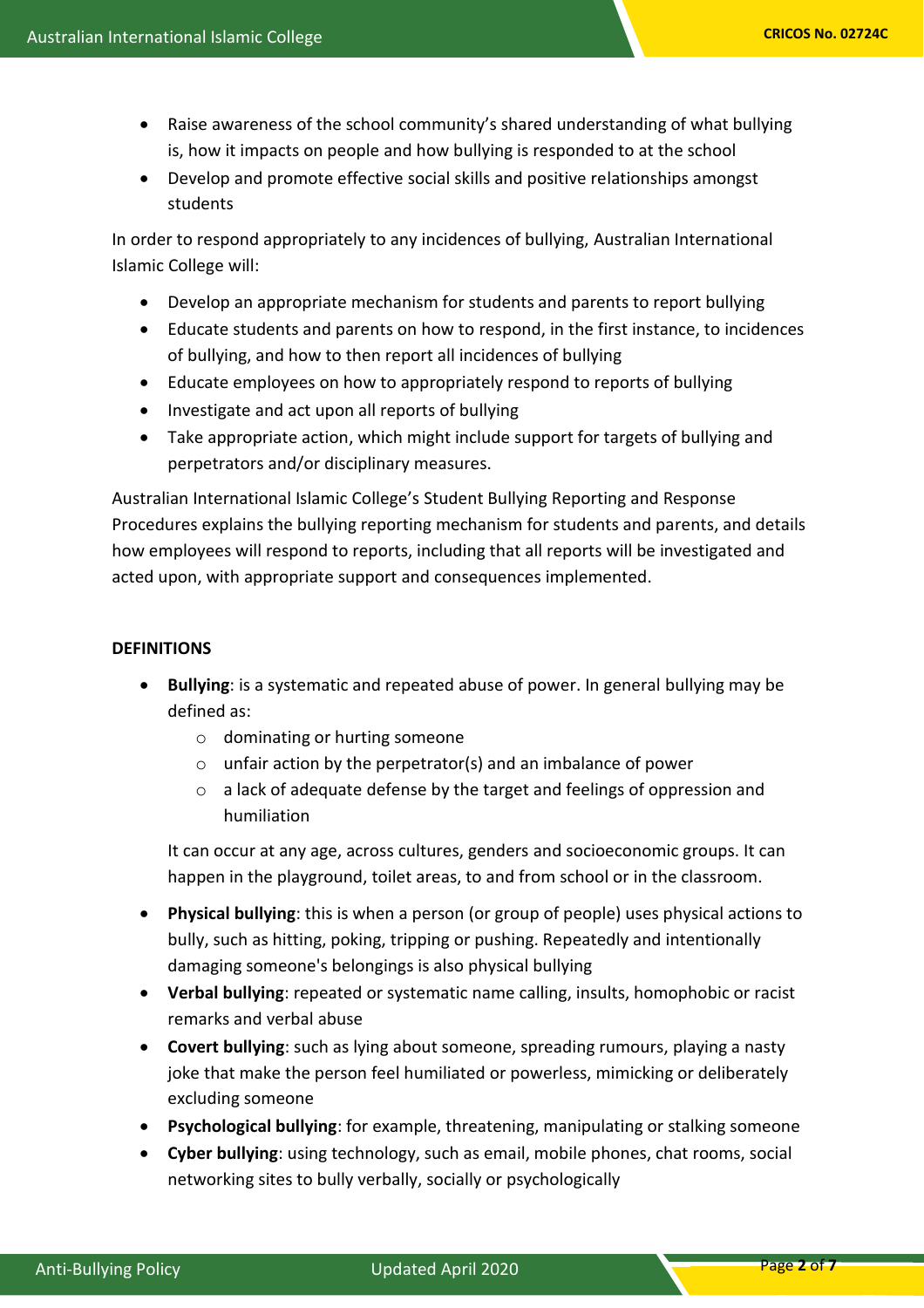If bullying amounts to harm as referred to in the school's Child Protection Policy, then the matter must be dealt with under the Child Protection Policy.

## **WHAT BULLYING IS NOT**

Bullying is different from ordinary teasing, rough-and-tumble or school yard fights. What makes it different is that the incidents are ongoing, and there is usually an imbalance of size, strength and power between the students involved. In formulating an effective approach to dealing with bullying it is helpful to note what bullying is **not.**

Bullying is not:

• **Mutual conflict** where there is an argument or disagreement between students but not an imbalance of power. Both parties are upset and usually both want a resolution to the problem. However, unresolved mutual conflict sometimes develops into a bullying situation with one person becoming targeted repeatedly for 'retaliation' in a one-sided way.

• **Social rejection or dislike**– It is not feasible to think that every student must like every other student. Refusing to play with a particular child or, for example, not inviting them to a birthday party is not bullying, provided social rejection is not directed towards someone specific and involves deliberate and repeated attempts to cause distress, exclude or create dislike by others.

• **Single episode acts of nastiness or meanness, or random acts of aggression or intimidation.** A single episode of nastiness, physical aggression, verbal abuse or an occasional push or shove is not bullying, neither is nastiness or physical aggression directed towards many different students. The difference it that bullying is, by definition, action that happens on **more than one occasion.** However, since schools have a duty of care to provide a student with a safe and supportive school environment, single episodes of nastiness or physical aggression should not be ignored or condoned.

## **RESPONSIBILITIES**

## **School Responsibilities**

Australian International Islamic College acknowledges its responsibility to:

- Raise awareness of bullying and how the school will respond to it
- Take action to help prevent bullying
- Implement a reporting mechanism for students and parents
- Educate students and parents on how to respond to bullying and how to report it
- Educate employees on how to appropriately respond to bullying
- Ensure all staff are familiar with the school's anti-bullying policy and provide appropriate professional development on a regular basis, including at the time of induction of new staff members
- Ensure that all accessible areas of the school are patrolled thoroughly
- Investigate and act upon all reports of bullying, including providing appropriate support and consequences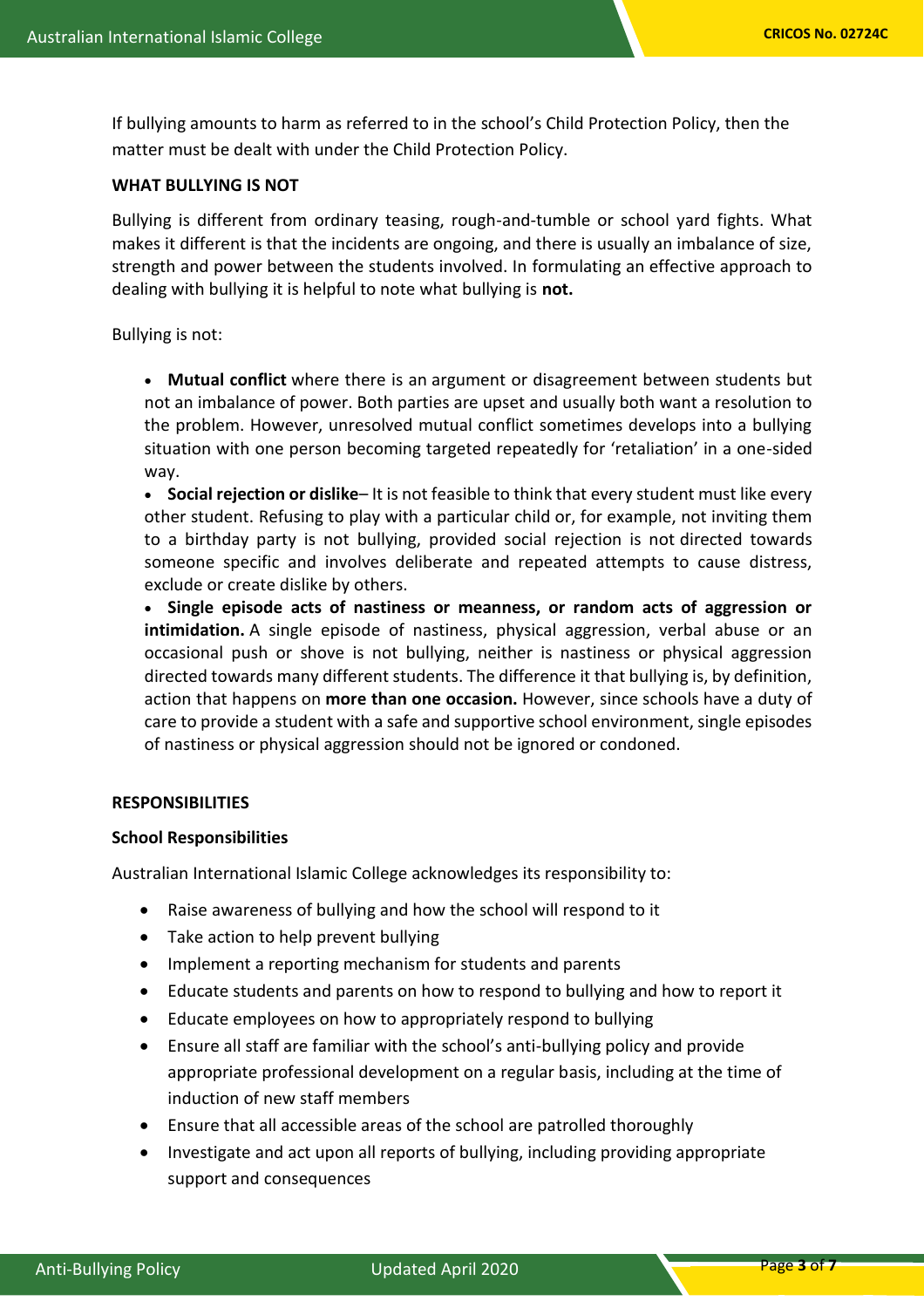#### **Employee Responsibilities**

At Australian International Islamic College employees have a responsibility to:

- Uphold and consistently apply this Policy
- Respond appropriately to reports of bullying, including by investigating and acting upon reports of bullying, and by providing appropriate support and consequences in accordance with the Behaviour Management Policy
- Watch for early signs of distress in students, which can be evident in any aspect of school life
- Educate all students regarding their responsibilities as bystanders to a bullying incident
- Ensure they do not model bullying behaviour in interactions they have with students, parents or other staff members.

#### **Student Responsibilities**

At Australian International Islamic College students have a responsibility to:

- Not engage in bullying behaviour towards others
- Report bullying occurring to them or others
- Take steps to stop bullying as directed under this policy and Behaviour Management Policy

#### **Parent Responsibilities**

Parents should:

- Watch for signs of distress in their child, such as, unwillingness to attend school, a pattern of headaches or stomach aches, equipment that has gone missing, request for extra pocket money, damaged clothing or bruising. Early contact is essential at this point.
- Take an active interest in their child's social life
- Report to the school staff if they know, or think their child is being bullies
- Keep a written record if the bullying persists: Who, What, Where and When?
- Advise their child that there is nothing wrong with them
- NOT encourage their child to hit back or respond verbally
- Ensure they do not model bullying behaviour in interactions they have with the school staff and administration

#### **IMPLEMENTATION**

The policy of the AIIC is to take a proactive approach to bullying by establishing processes to educate and inform students about bullying and procedures to follow if a student is being bullied.

All students upon entry to the AIIC and all on-going students will be educated about the College's anti-bullying guidelines as follows: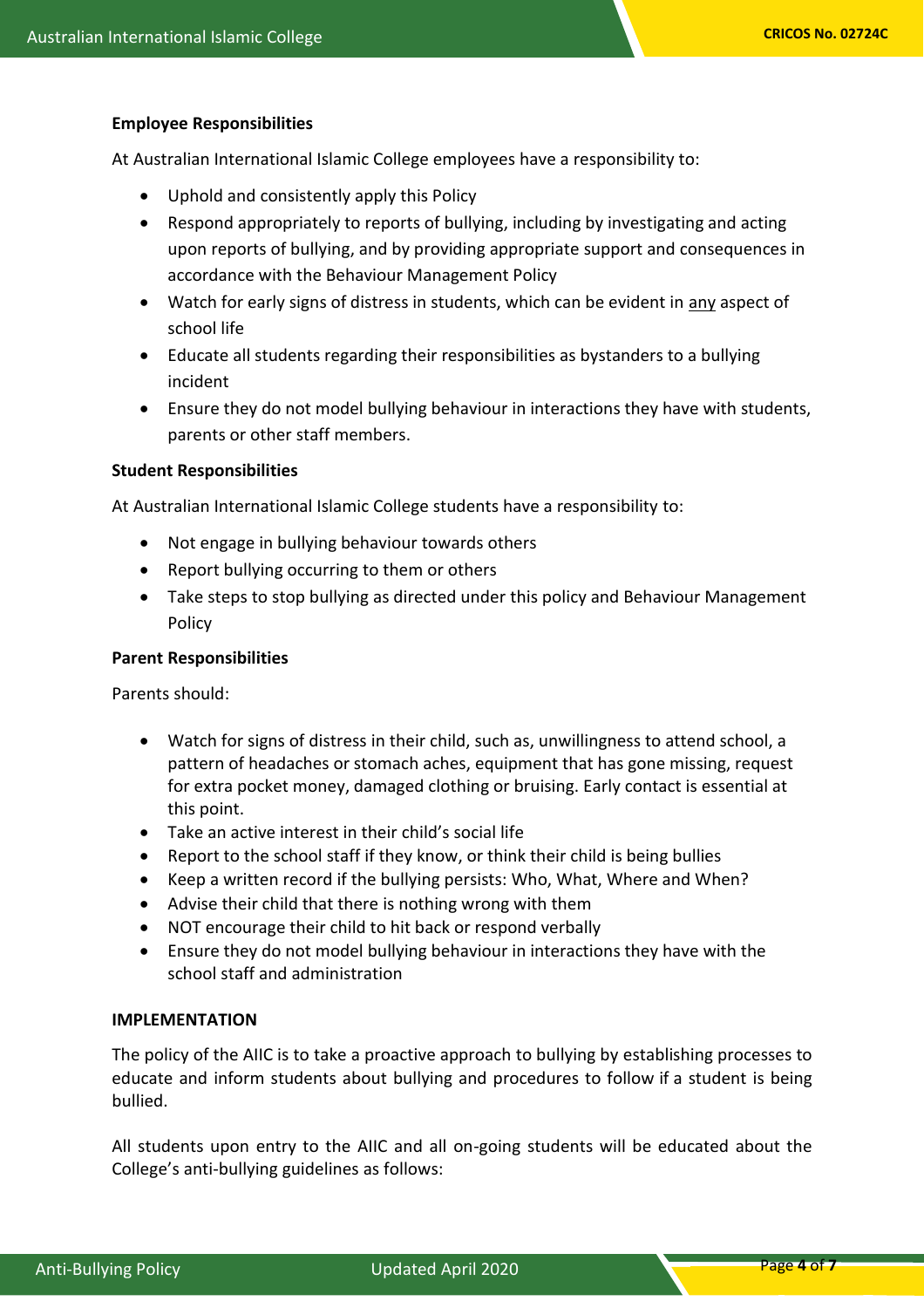1. Year 1 and Year 7 students will be taken through a formal workshop including activities and discussions on the issue of bullying.

2. Education for all other year levels will occur through the College's Pastoral Care program and at Year Level assemblies throughout the year. In addition:

- Parents will be included in the education process. e.g. Parents and Friends evenings and Newsletter.
- all teaching staff will be continually educated regarding bullying at our school and more importantly, what their responsibilities are; and
- a bullying audit will be conducted as necessary in Years 7 & 8, and, at least, once every two years.

The school has a 'no-blame' approach to bullying. That is, its main aim is to stop the bullying, rather than punish the perpetrator, although that does not preclude punishment if bullying persists.

For any incidents of bullying, a member of staff/senior student will deal with the problem on the spot, in order to defuse the immediate conflict. Once the immediate issues have been dealt with, the following steps should be taken:

# **1.** *Identification.*

A student, parent or staff member reports bullying incidents/problem to a staff member or senior student who notifies a member of staff identified as a Bullying Contact Person to implement the anti-bullying program.

# **2.** *Initial interview.*

The Contact Person interviews the victim and bully separately and records the details of the incident in writing on a standard proforma. The interviewer makes both parties aware of the bullying strategy and policy and discusses the issues surrounding the incident. The interviewer works with the students to devise strategies for conflict resolution. The interviewer attempts to reach a position where both parties are satisfied with the outcome, i.e. the victim feels secure and the bully is prepared to modify his/her behaviour in future. The victim understands that any further bullying must be reported immediately.

The strategy at this stage is not to apportion blame, or to punish; but to support the victim and make the perpetrator aware of the school policy and of the consequences if behaviour does not change.

## **3.** *Follow-up Interview*

If the incident is repeated or the problem continues - both parties record the incident/problem in writing on a standard proforma. The Contact staff member interviews the victim and bully together and discusses the problem; makes the bully aware of the feelings of the other person and the effects the conflict may be having; and makes suggestions of strategies for the resolution of the conflict. The Contact Person may seek help from a qualified counsellor at any stage.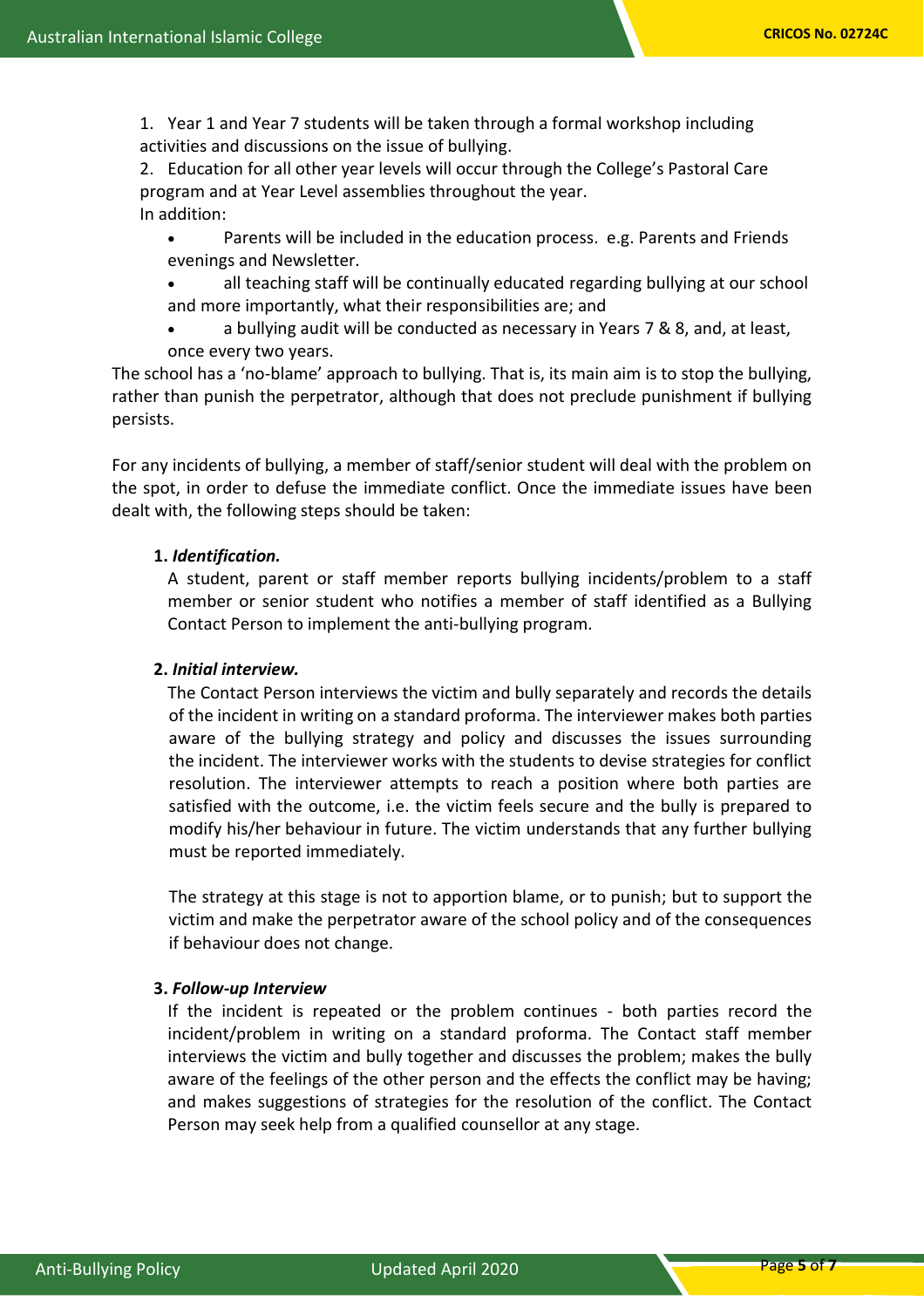The Contact Person sends a letter to both sets of parents explaining the situation, outlining the strategies that have been determined and reinforcing the consequences that may flow from a repeat of bullying.

If a solution to a problem is not found, the school may consider the use of an outside person, such as a trained mediator, to assist in reaching a resolution.

## **4.** *Reinforce (as above), employ sanctions*

If repeated counselling by the Contact Person, or others, does not stop the bullying, sanctions may be imposed. These could include, but are not confined to:

- Official warnings to cease offending
- Detention
- Exclusion from certain areas of the school premises
- Internal Suspension
- Major fixed term suspension
- Seek help from qualified counsellor
- Permanent exclusion

## **COMPLIANCE and MONITORING**

**The school will:**

- Involve students, staff and parents in the development and review of its Anti-Bullying Policy.
- Identify one or more members of staff as a Bullying Contact Person.
- Ensure all staff are familiar with the school's anti-bullying policy and provide appropriate professional development on a regular basis, including at the time of induction of new staff members.
- Establish and train student Peer Buddies to whom victims of bullying can report, and/or approach for support.
- Ensure that all accessible areas of the school are patrolled thoroughly.
- Establish, and widely publicise an e-mail address for students/parents to anonymously report bullying.

#### **Staff members will:**

- Watch for early signs of distress in students. This could be evident in any aspect of school life.
- Ensure they are familiar with the school's anti-bullying policy.
- Where bullying is observed, intervene immediately to stop the bullying.
- Offer the victim immediate support and help and outline what will now happen.
- Educate all students with regard to their responsibilities as bystanders to a bullying incident.